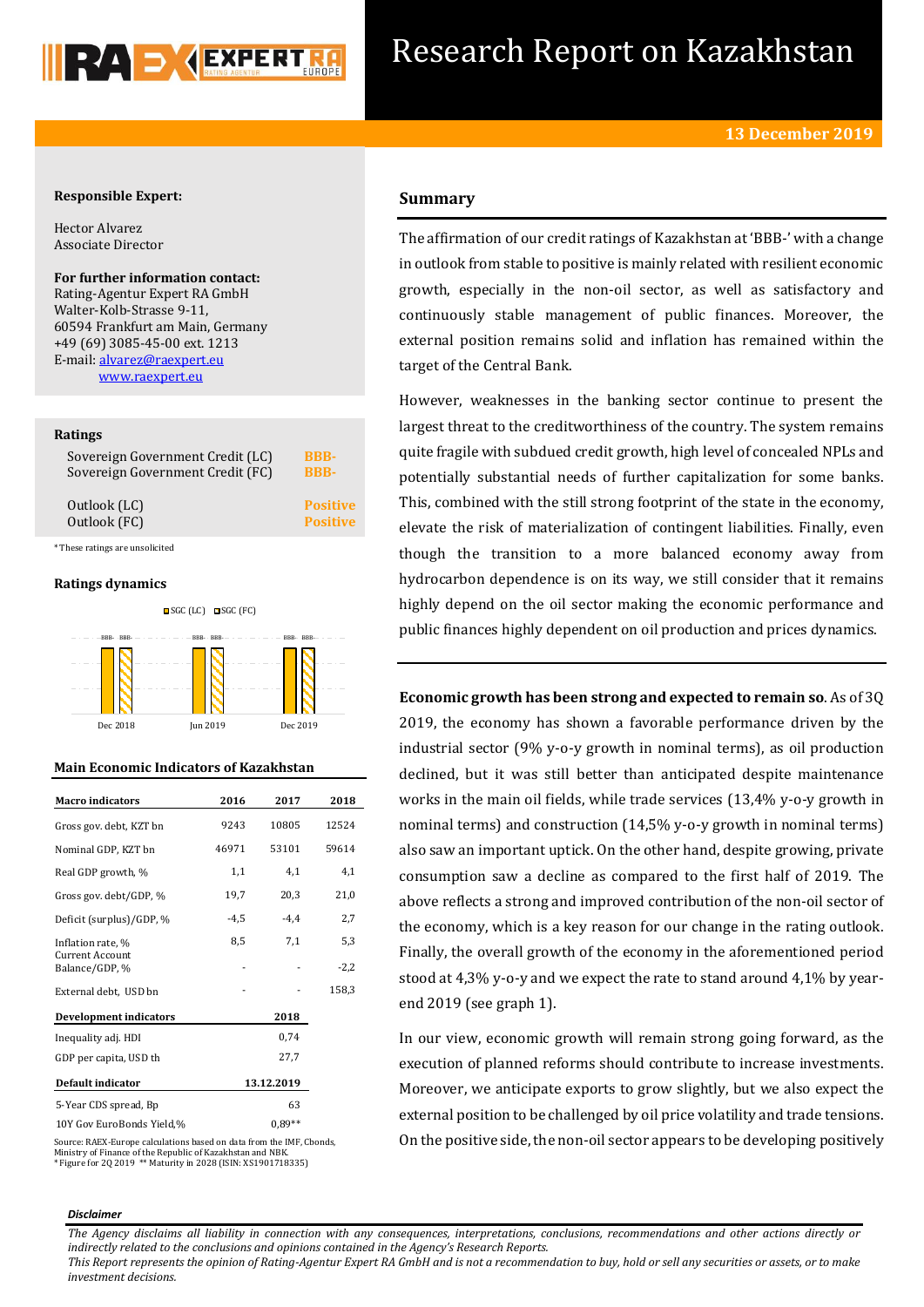





**Graph 3:** Target vs inflation rate, %



Source: RAEX-Europe calculations based on data from the IMF and NBK

and the presidential transition towards the new President Kassym-Jomart Tokayev, signals a continuation of policies.

**Government debt levels remain consistent**. Government debt levels are expected to remain balanced in 2019 at 21% of GDP and 99% of budget revenues (see graph 2). Both readings show a stable development of government debt as compared to the last four years and we expect this stability to continue in the mid-term perspective as the authorities have committed to cap debt levels in the new budget law. In terms of the structure of debt, it is not favorable in regard to the level of external debt, as it accounts for 46% of total debt; however, the structure remains positive as referred to the level of short-term debt, which is still low and covered 24x by international reserves, while the amount of concessional debt stands at 42% of the total external debt.

The materialization of the contingent liabilities' risk still lingers. The combination of the amount of assets where the government still has a stake, with the persistent needs of the banking system from government capital, make contingent liabilities high. However, the amount of stateowned companies has been gradually declining as the privatization process has continued despite some delayed IPOs. In fact, the government recently announced that in 2020 it is planning to partially privatize large companies, such as KazMunayGaz, Air Astana and Kazakhtelecom.

**The Central Bank is focused on price stability**. After trimming the base rate back in April 2019 due to inflation spiraling down, the National Bank of Kazakhstan (NBK) increased the rate by 25b.p. in September 2019 as a result of increasing inflation and inflation expectations, showing its commitment to achieve price stability. So far in 2019, the inflation rate has remained within the target of the NBK between 4% and 6%. As of November 2019, the y-o-y inflation stood at 5,4% and we expect the metric to finish 2019 at around 5,6%, showing a fine level of stability and remaining within the NBK threshold (see graph 3).

We still expect the NBK to concentrate on price stability. Nevertheless, we still consider that monetary policy effectiveness is still weak and the transmission mechanism remains affected by high level of dollarization and subsidized lending.

**Fiscal policy to remain supportive in the mid-term horizon**. We anticipate the fiscal surplus to shrink down to 0,4% at the end of 2019 since, as expected, we have seen a surge in social spending. Spending in items such as education, social assistance and social security and public health care, grew by 18,2%, 25,5% and 10,4% y-o-y respectively as of

### *Disclaimer*

*The Agency disclaims all liability in connection with any consequences, interpretations, conclusions, recommendations and other actions directly or indirectly related to the conclusions and opinions contained in the Agency's Research Reports.*

*This Report represents the opinion of Rating-Agentur Expert RA GmbH and is not a recommendation to buy, hold or sell any securities or assets, or to make investment decisions.*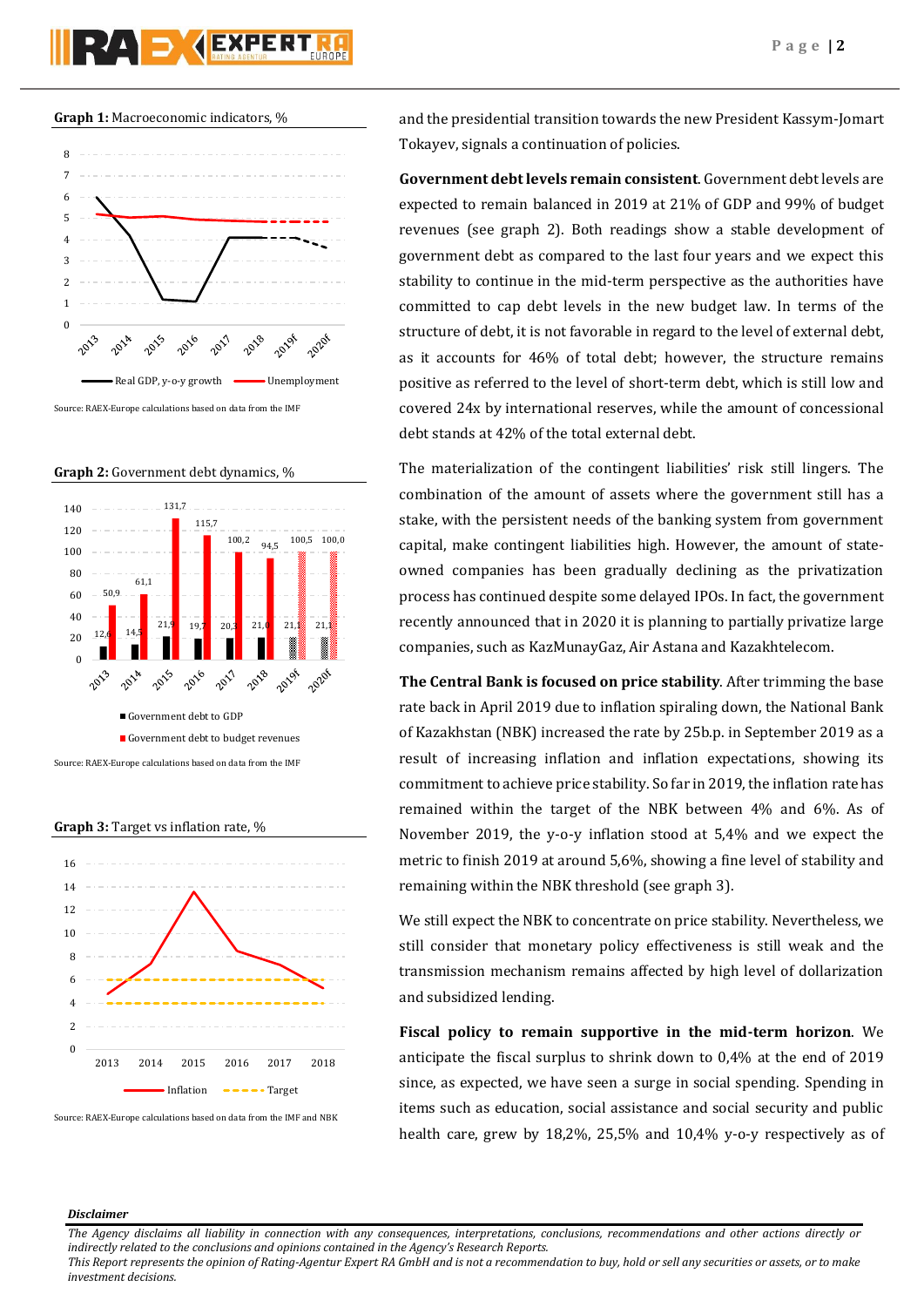

**Graph 4:** Fiscal budget dynamics, % of GDP



Source: RAEX-Europe calculations based on data from the IMF





Source: RAEX-Europe calculations based on data from the IMF and NBK

**Graph 6:** International reserves and exchange rate



Source: RAEX-Europe calculations based on data from the NBK

October 2019. In contrast, budget revenues only hiked by 4,3% as of the same date as a result of improved tax collection (see graph 4).

Going forward, we expect public finances to remain stable and, in the midterm view, face a downward pressure resulting from a loose stance in order to carry out the second phase of the "Nurly Zhol" and the commitment to increase social spending and public sector wages, among other supportive policies. However, we expect the government to continue to seek fiscal consolidation in the long-term perspective.

In regard to the non-oil fiscal deficit, we anticipate it to remain wide at around 6,9%; however, we have also seen a stronger development of the non-oil sector which has already translated in higher revenues. We expect this trend to continue and to be reflected in narrower deficits going forward.

In general we consider the fiscal policy and its management to be prudent despite constant transfers from the National Fund of the Republic of Kazakhstan (NFRK) to the budget, for which the level has not been depleted since mid-2017 and we expect it to remain stable going forward.

Finally, the recent woes in the banking system may require additional aid from the government which we calculate could be at around 2% of GDP.

**External stance still strong, but exposure remains**. As of 3Q 2019, accumulated exports showed a decline of 1,4% y-o-y while imports increased by 7% as of the same date. These dynamics have been a reflection of lower exports of goods, especially commodities due to lower prices, combined with solid domestic demand which caused imports to hike. As a result, we anticipate the trade surplus to remain positive at around 10% of GDP in 2019, 2p.p. lower than in 2018, while the current account deficit will widen up to 2,2% of GDP. Going forward, we anticipate the current account deficit to remain wide as a result of moderate oil prices and a continued rise in domestic demand (see graph 5).

The level of international reserves stood at USD 28,7 bn by the end of November 2019, which, despite having declined due to debt repayments and portfolio outflows, still exceeds the IMF recommended reserve adequacy level for countries with a floating exchange rate, as the ratio of reserve calculated by the IMF stands at 1,7 (see graph 6). In addition, international reserves are equivalent to 90,5% of gross government debt and a little more than 7 months of imports of goods and services.

**The banking sector still facing challenges**. As expected in our previous revision, the assets in the banking system have continued to decline in 2019, as the metric of banking sector assets to GDP is forecast to stand at around 41% in 2019, a decline of about 2p.p. as compared to last year. This

### *Disclaimer*

*The Agency disclaims all liability in connection with any consequences, interpretations, conclusions, recommendations and other actions directly or indirectly related to the conclusions and opinions contained in the Agency's Research Reports.*

*This Report represents the opinion of Rating-Agentur Expert RA GmbH and is not a recommendation to buy, hold or sell any securities or assets, or to make investment decisions.*